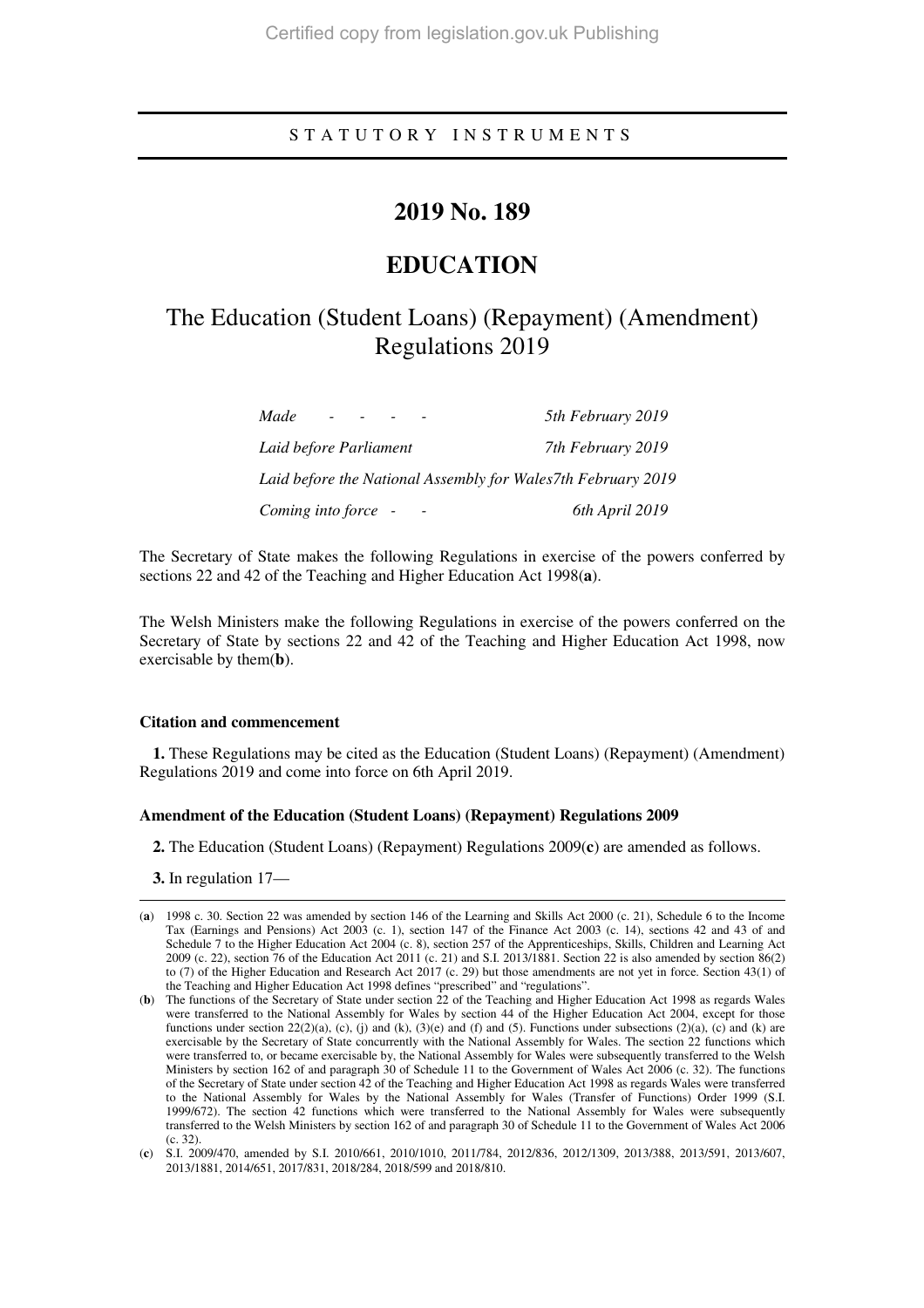- (a) in paragraph  $(c)$ 
	- (i) after "Part 4", insert "in respect of the tax year ending on 5 April 2019 or any previous tax year";
	- (ii) at the end of sub-paragraph (iii), omit "and";
- (b) after paragraph (c), insert—
	- "(ca) where an amount is deducted by an employer under Part 4 in respect of the tax year beginning on 6 April 2019 or any subsequent tax year, a repayment of that amount is considered to have been received by the Authority on—
		- (i) the day on which it was deducted by the employer; or
		- (ii) where an adjustment is made in relation to the deduction, such other day as HMRC specifies in order to take account of that adjustment; and".
- **4.** In regulation 18A—
	- (a) before "Where" insert "(1) Subject to paragraph  $(2)$ ,";
	- (b) at the end, insert "(2) For the purposes of repayments under Part 4 in respect of the tax year beginning on 6 April 2019 or any subsequent tax year, the references in paragraph (1) to the repayment thresholds in regulations 29(7) and 29(8) are to be read as references to an apportionment of those thresholds in respect of each month of the tax year in question, calculated by dividing the relevant repayment threshold into twelve equal parts.".
- **5.** In regulation 21A—
	- (a) in paragraph  $(2)$ , after "Subject to paragraphs  $(2A)$ ,  $(2B)$ ,  $(2C)$ ,", insert " $(2D)$ ,  $(2E)$ ,  $(2F)$ .":
	- (b) after paragraph (2C), insert—

"(2D) Subject to paragraphs (2E) and (2F), for a borrower to whom Part 4 applies and has applied for the whole or part of the previous tax year, where the borrower repays all of the outstanding balance of the post-2012 student loan by way of deductions from earnings under Part 4 during the tax year beginning on 6 April 2019, any subsequent tax year or any part of those tax years, that loan bears interest at the rate which will result in an annual percentage rate of charge determined in accordance with total charge for credit rules equal to—

- (a) where the interest income the borrower received in the previous tax year is the lower interest threshold or less, the standard interest rate;
- (b) where the interest income the borrower received in the previous tax year is more than the lower interest threshold but not more than the higher interest threshold, the standard interest rate plus the additional interest rate;
- (c) where the interest income the borrower received in the previous tax year is more than the higher interest threshold, the standard interest rate plus 3%.

(2E) The interest income applied in paragraph (2D) will be from the tax year in which a borrower repays all of the outstanding balance of the post-2012 student loan by way of deductions from earnings under Part 4 where—

- (a) the borrower requests that their interest rate is recalculated after the end of the tax year; and
- (b) the borrower's interest income in that tax year is less than the interest income the borrower received in the previous tax year.

(2F) Where, during the tax year beginning on 6 April 2019 or any subsequent tax year or any part of those tax years, a borrower repays all of the outstanding balance of the post-2012 student loan by way of deductions from earnings under Part 4 in the tax year specified by regulation  $15(2)$ , that loan bears interest at the rate which will result in an annual percentage rate of charge determined in accordance with total charge for credit rules equal to the standard interest rate.".